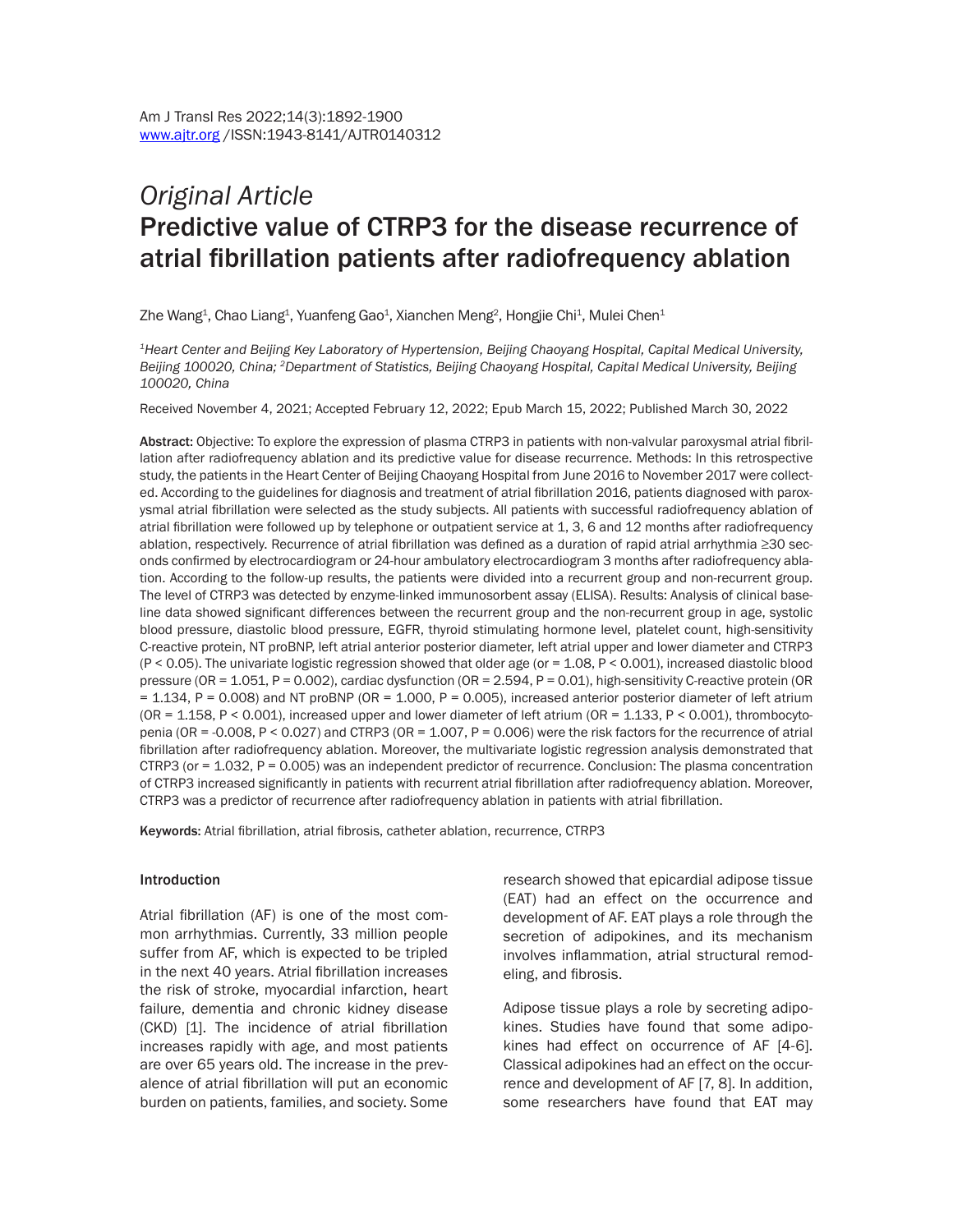directly participate in AF [9, 10] through inflammatory factors. In the rabbit heart failure model, the level of adiponectin in atrium and peripheral adipose tissue increased, while tumor necrosis factor decreased and the incidence of atrial fibrillation decreased [11]. Adiponectin has also been reported to be related to human atrial structural remodeling. One study showed that adiponectin was associated with atrial septal thickness and left atrial volume [12]. Shimano et al. [13] suggested that adiponectin had an effect on the occurrence and maintenance of AF.

Complement C1q/tumor necrosis factor associated protein (CTRP) is a superfamily of adipokines. It is structurally similar to adiponectin. Studies have shown that CTRP3 can inhibit myocardial fibrosis, and has a protective effect on myocardial infarction and diabetic myocardial injury [14, 15]. The aim of this study was to assess whether plasma CTRP3 is a risk factor for the recurrence of AF and to further explore the possible mechanism of adipokines involved in the occurrence and development of AF. This will provide new targets for treatment and prediction of recurrence.

## Data and methods

## *Clinical data*

In this retrospective study, 216 patients diagnosed with paroxysmal atrial fibrillation treated in the Beijing Chaoyang Hospital from June 2016 to November 2017 were selected as the research objects. The study was approved by the Ethics Committee of Beijing Chaoyang Hospital, Capital Medical University (Approval No. 20160502).

## *Inclusion and exclusion criteria*

Inclusion criteria: ① Patients with non-valvular paroxysmal atrial fibrillation who underwent radiofrequency ablation in our hospital; The diagnosis of atrial fibrillation refers to the definition of atrial fibrillation in Current Understanding and Treatment Suggestions 2015: the diagnostic standard of paroxysmal atrial fibrillation is that 12 lead body surface ECG indicates atrial fibrillation. The onset time is less than 7 days. Atrial fibrillation can occur repeatedly at different frequencies; ② Patients with preoperative antiarrhythmic drug withdrawal for at least five half-lives; ③ Patients who were excluded from left atrial thrombosis by complete transesophageal ultrasound before operation; ④ Patients who voluntarily accepted relevant examinations before and after operation and follow-up.

Exclusion criteria: ① Patients with organic heart disease complicated with dilated cardiomyopathy, hypertrophic cardiomyopathy, rheumatic heart disease and severe valve disease; ② Patients combined with thrombosis, tumor or other abnormalities or diseases that hinder catheter operation; ③ Patients with atrial fibrillation secondary to thyroid disease, disordered electrolytes, or other reversible non cardiac factors; ④ Patients with transesophageal echocardiography showing left atrial thrombosis; ⑤ Patients with contraindications to anticoagulant therapy; ⑥ Patients who cannot cooperate to complete relevant examinations before and after operation and follow-up; and ⑦ Pregnant or lactating women.

#### *Intervention*

All patients received radiofrequency ablation. The patient lay flat on the catheter bed and underwent ECG monitoring to monitor the heart rhythm. Routine disinfection, towel laying, local anesthesia and medium and deep sedation were performed on the patients. The right femoral vein was punctured and the short sheath of 8F vein was insert. Intravenous heparin administration was used to maintain the activated clotting time (ACT) between 250-300 s during the operation. The ten-pole coronary sinus electrode was sent to the coronary sinus through the left femoral vein, and the ablation electrode (lasso electrode, BioSense Webster, USA) was placed into the left atrium through the femoral vein. The three circumference anatomical images of left atrial activation sequence were reconstructed under the mapping of Carto three-dimensional mapping system, bilateral circumferential pulmonary vein ablation was performed, and bilateral pulmonary veins were mapped with annular mapping catheter respectively. If pulmonary vein potential had still been mapped, radiofrequency ablation could be supplemented until isolation. If a typical atrial flutter had been induced by atrial programmed stimulation after pulmonary vein isolation, additional ablation of the right atrial isthmus to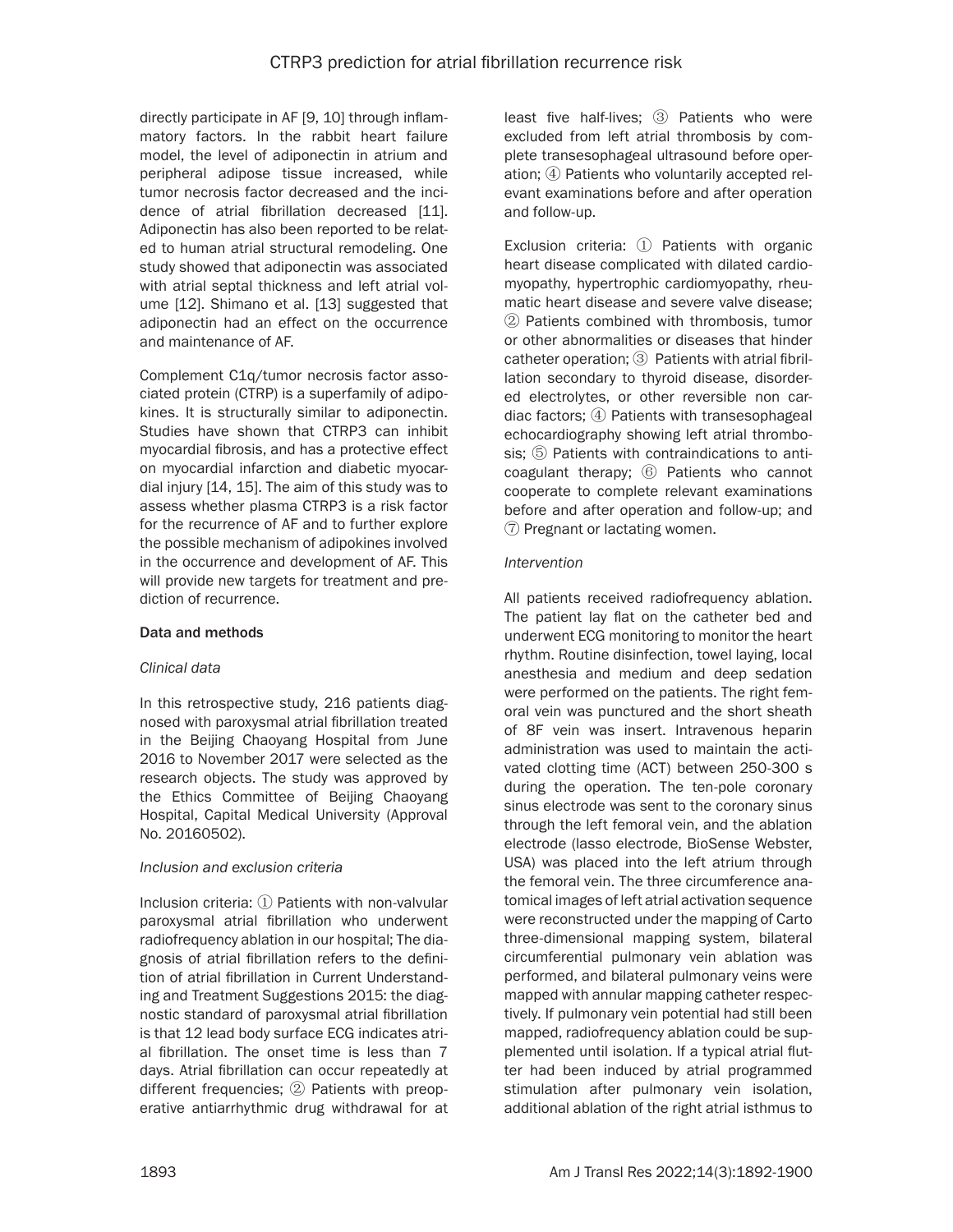bidirectional block should be performed. If there was a trigger focus from outside the pulmonary vein during the operation, the trigger focus shall be removed by relevant isolation at the same time (such as segmental electrical isolation of vena cava). The end point of catheter ablation was the electrical isolation state of bilateral pulmonary veins and the bidirectional block of relevant linear ablation.

All patients with successful radiofrequency ablation of atrial fibrillation were followed up. Outpatient visits and 12 lead ECG or 24-hour ambulatory ECG were arranged at the 1st, 3rd, 6th, 12th month and every half a year after operation. If the patient couldn't go to the clinic, the ECG and ambulatory ECG results were recorded through telephone follow-up. The end point of follow-up was recurrence of atrial fibrillation. Recurrence of atrial fibrillation was defined as the onset duration of tachyarrhythmia ≥ 30 seconds confirmed by ECG or 24-hour ambulatory ECG 3 months after radiofrequency ablation. According to the follow-up results, they were divided into a recurrence group and non-recurrence group.

## *Observation index*

Cardiac ultrasound: After admission, the patients were examined by color Doppler ultrasound (Philips EPIQ 7C) by professional physician to measure the end diastolic diameter of left ventricle, end systolic diameter of left ventricle, anterior posterior diameter of left atrium, upper and lower diameter of left atrium, left ventricular ejection fraction, ventricular septal thickness and other indexes. According to the American Society of Echocardiography (ASE) guidelines, the modified Simpson method was used to measure the left ventricular ejection fraction.

Plasma CTRP3 detection: Enzyme linked immunosorbent assay (ELISA) was used. The ELISA kit of CTRP3 was purchased from Jianglai Biology, Shanghai Future Industry Co., Ltd. All patients underwent intravenous blood collection of 5 ml under fasting state. All samples were allowed to stand at room temperature for 1 hour. After the blood samples were fully solidified, they were separated for 15 minutes by desktop high-speed centrifuge at the speed of 3000 r/min. The upper plasma was separated, numbered uniformly, sub-packed in EP tube, stored in -80°C refrigerator, and ELISA detection of serum CTRP3 was carried out in batches.

### *Statistical analysis*

IBM spss23 software package was used to process the data. The measured data that met the normality and homogeneity of variance were expressed as mean  $\pm$  standard deviation (X $\pm$ s), and analyzed using t-test. The measured data that did not conform to the normal distribution were expressed by the median ( $P_{25}$ ,  $P_{75}$ ), and the Kruskal Wallis test was used for inter-group comparison. The counted data were expressed in frequency and independent sample t-test or rank sum test was used to compare the difference of circulating CTRP3 expression between the recurrent group and non-recurrent group in patients with paroxysmal atrial fibrillation after radiofrequency ablation. Taking the recurrence of atrial fibrillation after radiofrequency ablation as the dependent variable, various clinical data were included, and the risk factors of the recurrence of atrial fibrillation after radiofrequency ablation were analyzed by univariate logistic regression. After adjusting the related variables, multivariate logistic regression was used to analyze whether plasma CTRP3 concentration was an independent factor for the recurrence of atrial fibrillation after radiofrequency ablation.  $\alpha$  = 0.05 was the test level, and the difference was statistically significant when P < 0.05 (2-sided).

## **Results**

## *Clinical characteristics*

Totally 216 patients were enrolled in this study, including 45 patients with recurrence (recurrence group) and 171 patients without recurrence (non-recurrence group). There was no significant difference in the gender ratio, body mass index, history of coronary heart disease, renal insufficiency, hyperthyroidism, sleep apnea, hypertension, diabetes, hyperlipidemia, carotid stenosis, or smoking history and drinking history (all  $P > 0.05$ ). There were significant differences between the two groups in age, systolic blood pressure, diastolic blood pressure and history of cardiac insufficiency (all P < 0.05) (Table 1).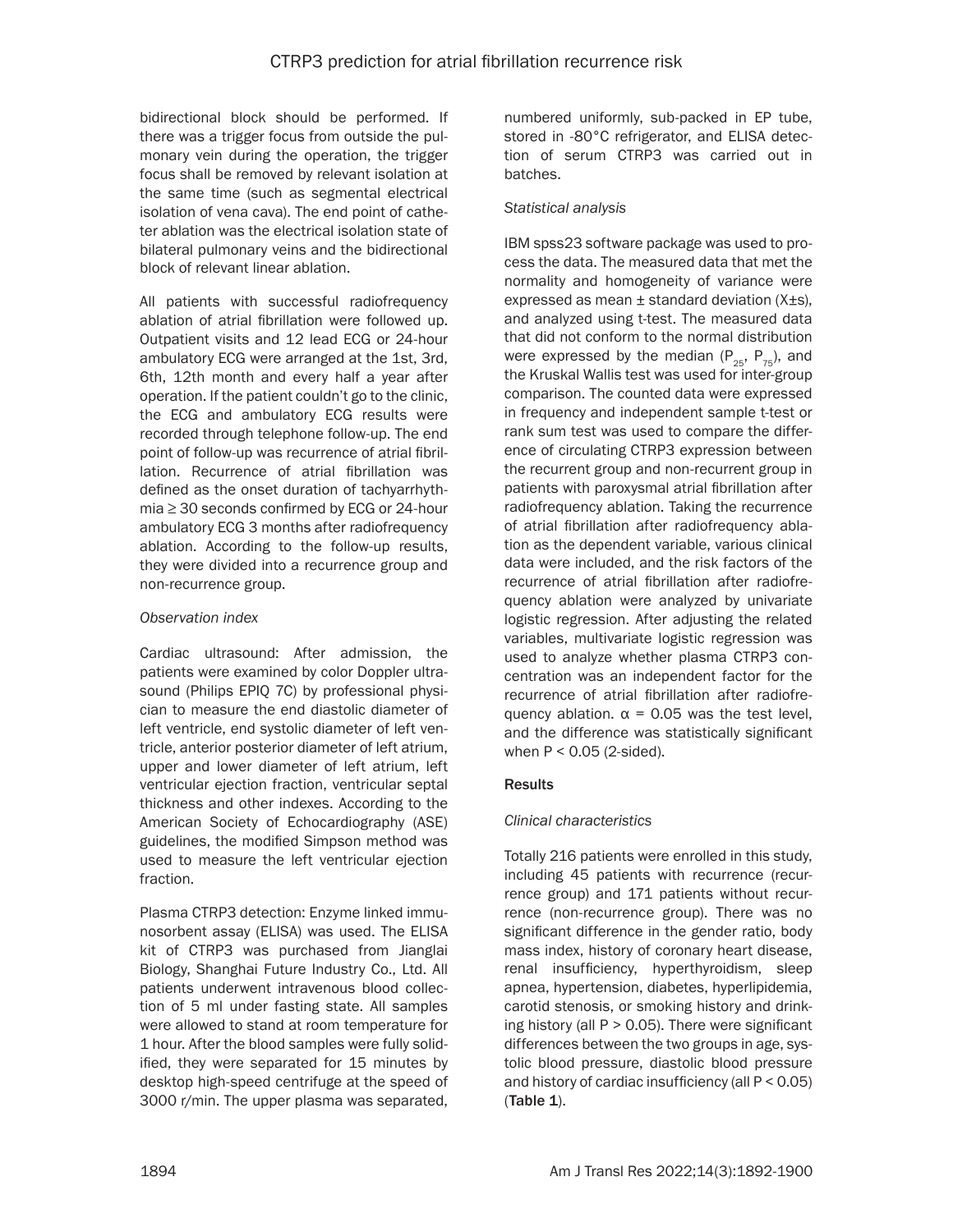|                           |        | Recurrence Group ( $n = 45$ ) | Non-recurrence group ( $n = 171$ ) | P Value |
|---------------------------|--------|-------------------------------|------------------------------------|---------|
| Gender                    | Male   | 25 (55.6%)                    | 98 (57.3%)                         | 0.833   |
|                           | Female | 20 (44.4%)                    | 73 (42.7%)                         | 0.817   |
| Age                       |        | $71.1 + 8.3$                  | $64.3 \pm 10.4$                    | 0.000   |
| BMI $(kg/m2)$             |        | $28.8 + 4.3$                  | $25.9 + 3.1$                       | 0.880   |
| Systolic pressure (mmHg)  |        | 137.5 (120.0-147.5)           | 130.0 (119.0-138.0)                | 0.044   |
| Diastolic pressure (mmHg) |        | $81.5 \pm 13.2$               | $75.7 + 9.9$                       | 0.001   |
| Coronary heart disease    |        | 19 (43.2%)                    | 75 (44.4%)                         | 0.887   |
| Cardiac insufficiency     |        | 33 (73.3%)                    | 88 (51.5%)                         | 0.008   |
| Renal insufficiency       |        | 5(11.4%)                      | 9(5.3%)                            | 0.148   |
| Hyperthyroidism           |        | $1(2.2\%)$                    | 4(2.3%)                            | 0.963   |
| Sleep apnea               |        | $2(4.4\%)$                    | $2(1.2\%)$                         | 0.148   |
| Hypertension              |        | 33 (73.3%)                    | 104 (60.8%)                        | 0.122   |
| <b>Diabetes</b>           |        | 12 (26.7%)                    | 45 (26.3%)                         | 0.962   |
| Hyperlipidemia            |        | 37 (84.1%)                    | 129 (75.9%)                        | 0.247   |
| Smoking                   |        | 14 (31.8%)                    | 63 (37.3%)                         | 0.504   |
| <b>Drinking</b>           |        | 6(13.6%)                      | 33 (19.5%)                         | 0.371   |

|  | Table 1. Clinical characteristics of two groups |  |  |
|--|-------------------------------------------------|--|--|
|--|-------------------------------------------------|--|--|

|  | Table 2. Comparison of laboratory indices between the two groups $(\overline{x} \pm s)$ |  |  |  |
|--|-----------------------------------------------------------------------------------------|--|--|--|

|                                             | Recurrence Group<br>$(n = 45)$ | Non-recurrence group<br>$(n = 171)$ | P Value  |
|---------------------------------------------|--------------------------------|-------------------------------------|----------|
| Total cholesterol (mmol/L)                  | $3.9{\pm}0.9$                  | $4.1 \pm 0.9$                       | 0.232    |
| Triglyceride (mmol/L)                       | $1.1(0.8-1.8)$                 | $1.3(1.0-1.7)$                      | 0.510    |
| High density lipoprotein (mmol/L)           | $1.1(0.9-1.3)$                 | $1.0(0.9-1.2)$                      | 0.776    |
| Low density lipoprotein (mmol/L)            | $2.2 \pm 0.8$                  | $2.4 \pm 0.8$                       | 0.356    |
| Aspartate aminotransferase (U/L)            | 20.5 (16.8-24.3)               | 20.0 (16.0-23.0)                    | 0.305    |
| Alanine aminotransferase (U/L)              | 18.0 (13.0-25.0)               | 18.0 (13.0-27.0)                    | 0.944    |
| eGFR $(mI/min1.73m^2)$                      | 80.3 (65.9-101.3)              | 91.1 (79.5-96.6)                    | 0.005    |
| Creatinine (umol/L)                         | 75.9 (61.3-84.3)               | 71.4 (59.7-78.2)                    | 0.053    |
| Uric acid (umol/L)                          | 412.5 (336.5-461.3)            | 351.0 (316.0-416.0)                 | 0.130    |
| Fasting blood glucose (mmol/L)              | $5.1(4.1-5.9)$                 | $5.0(4.4-5.7)$                      | 0.257    |
| Glycosylated hemoglobin (%)                 | $5.9(5.5-6.6)$                 | $5.9(5.6-6.5)$                      | 0.427    |
| TSH (µIU/ml)                                | $2.4(1.2-4.5)$                 | $1.9(1.2-3.0)$                      | 0.027    |
| White blood cell (10^9/L)                   | $6.5(5.2-6.9)$                 | $6.3(5.1-7.2)$                      | 0.708    |
| Hemoglobin (g/L)                            | $132.2 \pm 15.5$               | $137.9 \pm 21.5$                    | 0.099    |
| Platelet (10^9/L)                           | 185.0 (141.3-215.0)            | 206.0 (177.5-245.5)                 | 0.049    |
| High sensitivity C-reactive protein (mg/dl) | $1.6(0.7-5.6)$                 | $1.2(0.7-3.0)$                      | 0.037    |
| NT-proBNP (pg/ml)                           | 524.5 (137.3-1399.8)           | 158.0 (78.7-350.8)                  | 0.000002 |
| Troponin I (ng/ml)                          | $0.5(0.0-2.9)$                 | $0.8(0.0-4.1)$                      | 0.331    |
| CTRP3 (ng/ml)                               | 54.5 (27.2-146.5)              | 25.9 (14.5-67.6)                    | 0.00002  |

*Comparison the laboratory index between the two groups*

As shown in Table 2, there was no significant difference in total cholesterol, triglycerides, high density lipoprotein, low density lipoprotein,

aspartate aminotransferase, alanine aminotransferase, creatinine, uric acid, fasting blood glucose, glycosylated hemoglobin, leukocyte count, hemoglobin and troponin I peak between recurrence group and non-recurrence group (all P > 0.05); however, there were significant differ-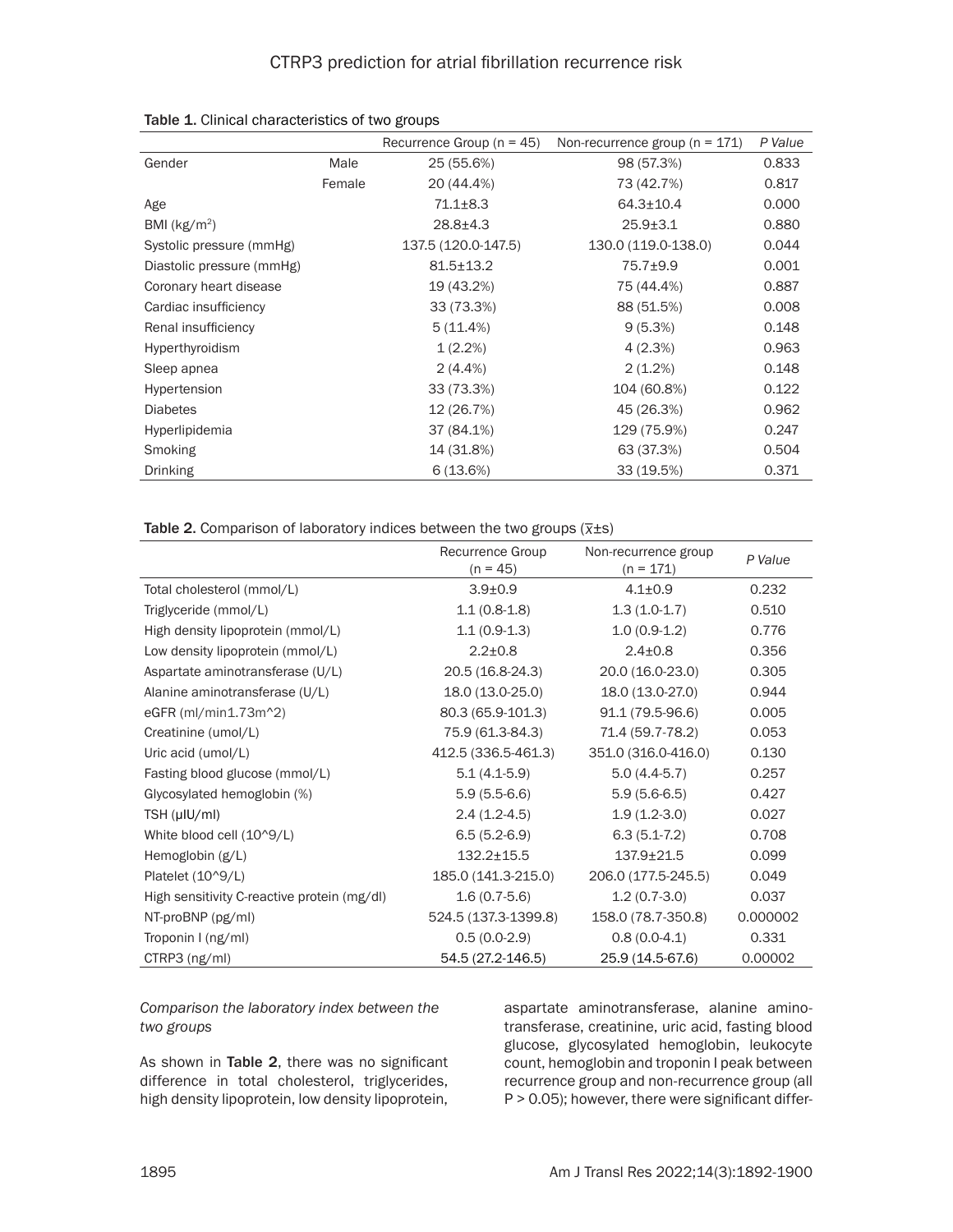# CTRP3 prediction for atrial fibrillation recurrence risk

|                                                    | Recurrence group<br>$(n = 45)$ | Non-recurrence<br>group ( $n = 171$ ) | P Value |
|----------------------------------------------------|--------------------------------|---------------------------------------|---------|
| Left atrial anteroposterior diameter (mm)          | $41.9 + 4.9$                   | $38.9 + 4.4$                          | 0.00001 |
| Superior and inferior diameter of left atrium (mm) | $55.9 + 5.0$                   | $52.3 + 5.5$                          | 0.00003 |
| Ejection fraction                                  | 65.0 (61.0-67.0)               | 67.0 (63.5-69.0)                      | 0.106   |
| Left ventricular end diastolic diameter (mm)       | 47.0 (45.5-52.0)               | 48.0 (45.5-50.0)                      | 0.567   |
| Left ventricular end systolic diameter (mm)        | 30.0 (26.8-34.0)               | 30.7 (27.5-33.0)                      | 0.825   |

| Table 3. Comparison of Cardiac ultrasound indices between the two groups $(\overline{x} \pm s)$ |  |
|-------------------------------------------------------------------------------------------------|--|

Note: Compared with the recurrence group, significant difference as P < 0.05.



Figure 1. ROC curve analysis of CTRP3 predicting recurrence of atrial fibrillation after radiofrequency ablation.

ences between the two groups in EGFR, TSH, platelet count, high-sensitivity C-reactive protein, NT pro-BNP and ctrp3 (all  $P < 0.05$ ).

#### *Comparison of cardiac ultrasound index between the two groups*

There was no significant difference in left ventricular ejection fraction and left ventricular end diastolic diameter between recurrent group and non-recurrence group ( $P > 0.05$ , but there was significant difference in left atrial anterior posterior diameter and left atrial upper and lower diameter (all  $P < 0.05$ ) (Table 3 and Figure 2).

#### *Univariate and multivariate logistic regression analysis*

We assessed the recurrence of AF after radiofrequency ablation in selected patients, the data included plasma CTRP3 levels, age, BMI, systolic blood pressure, diastolic blood pressure, coronary heart disease, heart failure, renal insufficiency, hyperthyroidism, sleep apnea, hypertension, diabetes, total cholesterol, triglyceride, high-density lipoprotein, low density lipoprotein, and glutamic pyruvic transaminase. Univariate and multivariate logistic regression analysis were performed. As shown in the Tables 4 and 5, older age, increased diastolic blood pressure, cardiac insufficiency, increased high-sensitivity C-reactive protein, NT proBNP, CTRP3, left atrial anterior posterior diameter, left atrial upper and lower diameter, and decreased platelet count were risk factors for recurrence of atrial fibrillation after radiofrequency ablation. Moreover, the multivariate logistic regression analysis demonstrated that CTRP3 level was an independent related factor for the recurrence of atrial fibrillation after radiofrequency ablation  $(P = 0.005)$ .

*ROC curve analysis of CTRP3 predicting recurrence of atrial fibrillation after radiofrequency ablation*

ROC curve analysis showed that the AUC of CTRP3 in predicting the recurrence of atrial fibrillation after radiofrequency ablation was 0.778 [(95% CI, 0.690-0.866), P = 0.005] (Figure 1).

#### **Discussion**

In order to explore the predictive effect of CTRP3 on the recurrence of atrial fibrillation after radiofrequency ablation, we took the recurrence of atrial fibrillation after radiofrequency ablation as the dependent variable and various variables including the plasma CTRP3 concentration, and conducted univariate logistic regression analysis [16]. Results showed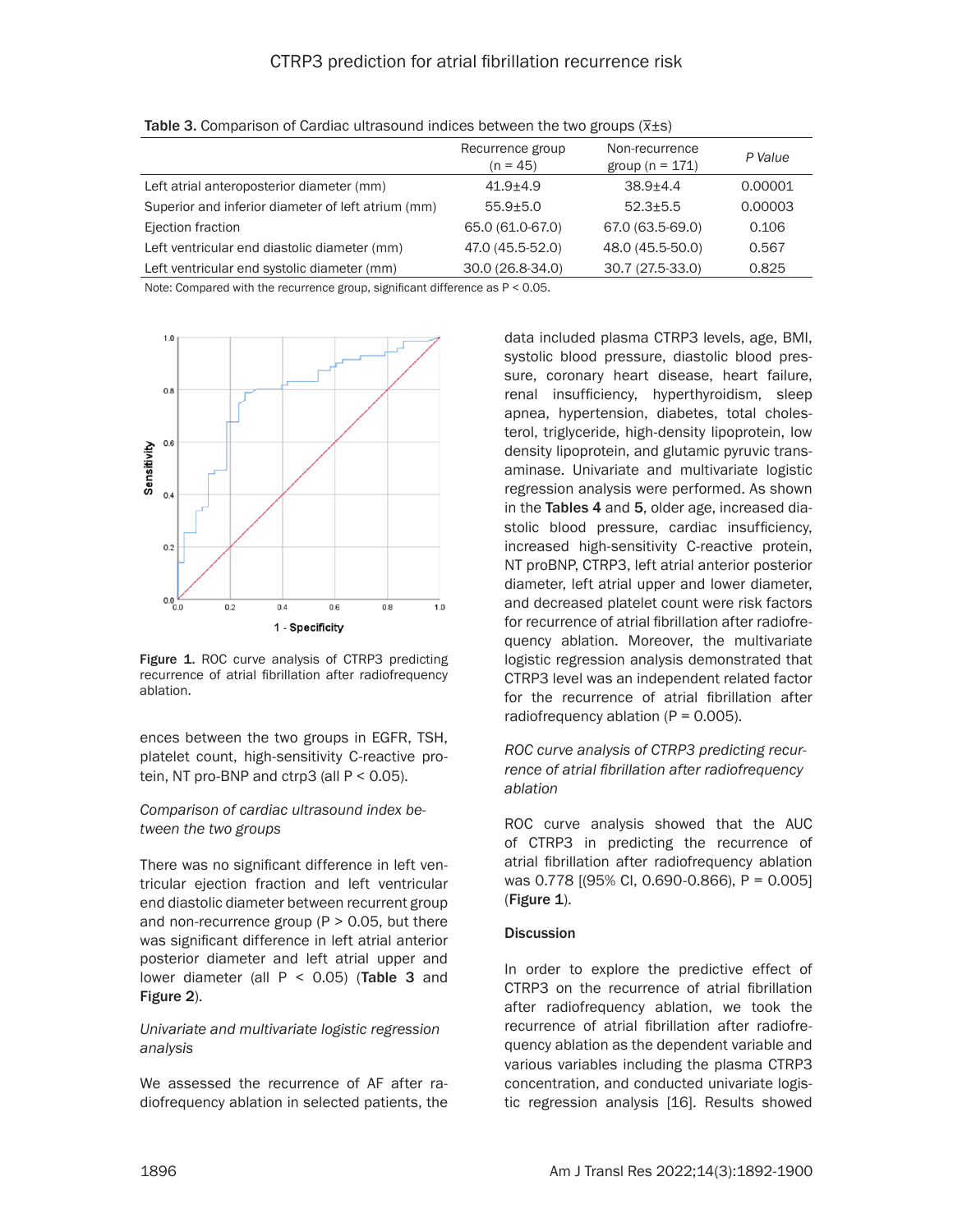CTRP3 prediction for atrial fibrillation recurrence risk



Figure 2. Cardiac ultrasound images of two groups. A, B: Cardiac ultrasound images of recurrence patient; C, D: Cardiac ultrasound images of non-recurrence patient.

that plasma CTRP3 was a risk factor for the recurrence of atrial fibrillation after radiofrequency ablation, which agrees with some other research [17-20]. Moreover, Romero et al. found that there was no significant correlation between CTRP3 and coronary heart disease [21], the reason being that the population of this study was coronary heart disease patients taking hypoglycemic drugs, in which the hypoglycemic drugs influenced the concentration of CTRP3.

CTRP3 is abundantly expressed in adipose tissues and heart tissues. Relevant clinical and basic studies have found that CTRP3 can regulate endocrine, glucose and lipid metabolism, immune, and inflammatory reactions [22, 23]. In recent years, the effect of CTRP3 on myocardial fibrosis has attracted extensive attention. Studies have shown that CTRP3 inhibits TGF by activating AMP activated pro-

tein kinase (AMPK)-β 1 induced Smad3 nuclear translocation and binding with P300 to inhibit the phenotypic transformation of myofibroblasts [24], thereby reducing the production of connective tissue growth factor, type I and type III collagen, and further inhibiting myocardial fibrosis [25]. Relevant studies have also found that the expression of CTRP3 is inhibited in the stage of myocardial remodeling after myocardial infarction. Supplementing exogenous CTRP 3 can reduce the myocardial infarction area, inhibit myocardial fibrosis and myocardial remodeling, and increase the survival rate of myocardial infarction mice [26-28]. This suggests that CTRP3 may play a significant role as a new therapeutic target in inhibiting myocardial fibrosis, reducing cardiac remodeling and improving cardiac function. CTRP3 can also inhibit the proliferation of vascular smooth muscle cells and myocardial fibrosis, so as to improve ventricular remodeling. Structural re-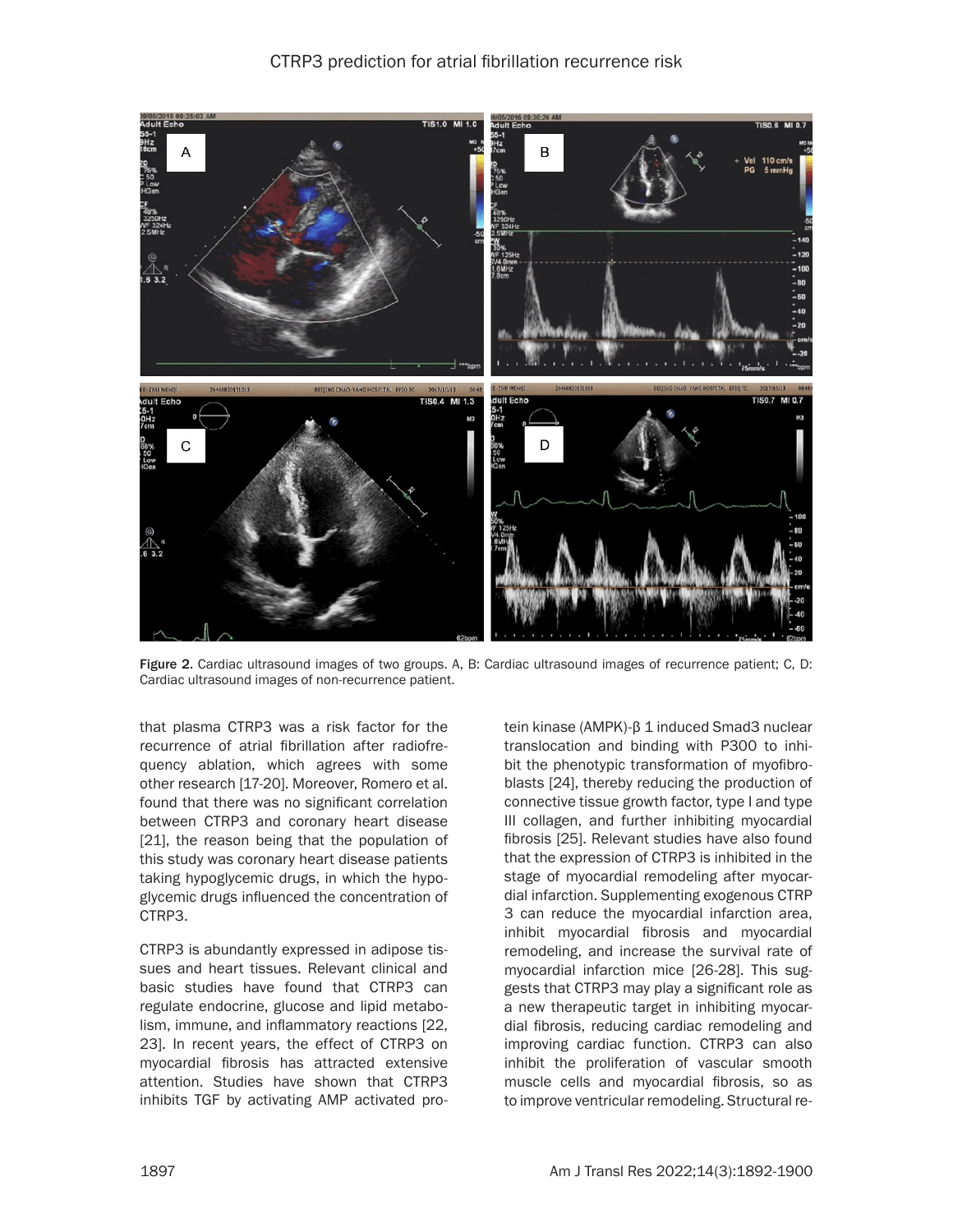|                                                    | β        | <b>SE</b> |       | OR (95% CI) | P            |
|----------------------------------------------------|----------|-----------|-------|-------------|--------------|
| Age (years old)                                    | 0.077    | 1.08      | 1.038 | 1.123       | ${}< 0.001$  |
| BMI ( $kg/m2$ )                                    | $-0.007$ | 0.993     | 0.911 | 1.083       | 0.880        |
| systolic pressure (mmHg)                           | 0.018    | 1.018     | 0.999 | 1.037       | 0.063        |
| Diastolic pressure (mmHg)                          | 0.050    | 1.051     | 1.018 | 1.085       | 0.002        |
| Coronary heart disease                             | $-0.049$ | 0.953     | 0.488 | 1.860       | 0.887        |
| Cardiac insufficiency                              | 0.953    | 2.594     | 1.255 | 5.358       | 0.010        |
| Renal insufficiency                                | 0.830    | 2.293     | 0.728 | 7.227       | 0.156        |
| Hyperthyroidism                                    | $-0.052$ | 0.949     | 0.103 | 8.705       | 0.963        |
| Sleep apnea                                        | 1.369    | 3.93      | 0.538 | 28.704      | 0.177        |
| Hypertension                                       | 0.572    | 1.772     | 0.855 | 3.671       | 0.124        |
| <b>Diabetes</b>                                    | 0.018    | 1.018     | 0.484 | 2.141       | 0.962        |
| CTRP3 (ng/ml)                                      | 0.007    | 1.007     | 0.996 | 1.108       | 0.006        |
| eGFR $(mI/min1.73m2)$                              | $-0.011$ | 0.989     | 0.985 | 0.993       | 0.079        |
| $TSH$ ( $\mu$ IU/ml)                               | 0.172    | 1.188     | 1.016 | 1.388       | 0.310        |
| Platelet (10^9/L)                                  | $-0.008$ | 0.993     | 0.986 | 0.999       | 0.027        |
| High sensitivity C-reactive protein (mg/dl)        | 0.126    | 1.134     | 1.034 | 1.244       | 0.008        |
| NT-proBNP (pg/ml)                                  | 0.000    | 1.000     | 1.000 | 1.001       | 0.005        |
| Troponin I (ng/ml)                                 | $-0.088$ | 0.916     | 0.820 | 1.023       | 0.120        |
| Left atrial anteroposterior diameter (mm)          | 0.147    | 1.158     | 1.069 | 1.255       | < 0.001      |
| Superior and inferior diameter of left atrium (mm) | 0.125    | 1.133     | 1.060 | 1.212       | ${}_{0.001}$ |
| Ejection fraction                                  | $-0.019$ | 0.982     | 0.944 | 1.021       | 0.360        |
| Left ventricular end diastolic diameter (mm)       | 0.008    | 1.008     | 0.929 | 1.094       | 0.850        |
| Left ventricular end systolic diameter (mm)        | 0.013    | 1.013     | 0.948 | 1.084       | 0.695        |

#### Table 5. Multivariate logistic regression analysis

|                                                    | B     | <b>SE</b> | OR (95% CI)            | P     |
|----------------------------------------------------|-------|-----------|------------------------|-------|
| $CTRP3$ ( $ng/ml$ )                                | 0.032 | 0.011     | 1.032 (1.010-1.056)    | 0.005 |
| Diastolic pressure (mmHg)                          | 0.072 | 0.088     | $0.098(0.954 - 1.023)$ | 0.489 |
| Cardiac insufficiency                              | 1.102 | 0.982     | 1.23 (0.9378-1.515)    | 0.079 |
| Platelet $(10^9/L)$                                | 0.554 | 0.119     | 1.048 (0.488-2.249)    | 0.905 |
| High sensitivity C-reactive protein (mg/dl)        | 0.092 | 0.674     | 1.005 (0.999-1.010)    | 0.096 |
| NT-proBNP (pg/ml)                                  | 0.078 | 0.227     | 1.004 (0.971-1.037)    | 0.823 |
| Left atrial anteroposterior diameter (mm)          | 0.076 | 0.682     | 1.000 (0.988-1.011)    | 0.944 |
| Superior and inferior diameter of left atrium (mm) | 0.167 | 0.228     | 1.002 (0.998-1.006)    | 0.387 |

modeling caused by atrial fibrosis is an important factor affecting the occurrence and recurrence of atrial fibrillation. The plasma CTRP3 concentration in patients with persistent atrial fibrillation is lower than that in patients with paroxysmal atrial fibrillation [29].

Furthermore, CTRP3 is also an effective antiinflammatory mediator, that is negatively correlated with pro-inflammatory cytokines, interleukin-6 and C-reactive protein [30]. Studies have proven that inflammation is involved in the occurrence and development of atrial fibrillation. Our study found the correlation between CTRP3 and high-sensitivity CRP, but its specific mechanism needs further exploration. CTRP3 promotes the osteogenic differentiation of vascular smooth muscle cells induced by phosphate [31], resulting in the increase of vascular calcium ions, which will accelerate arteriosclerosis and aging [32, 33].

Undeniably, this study has some limitations. First, this study is a single center study with small sample size and non-continuous observation. There might be a certain degree of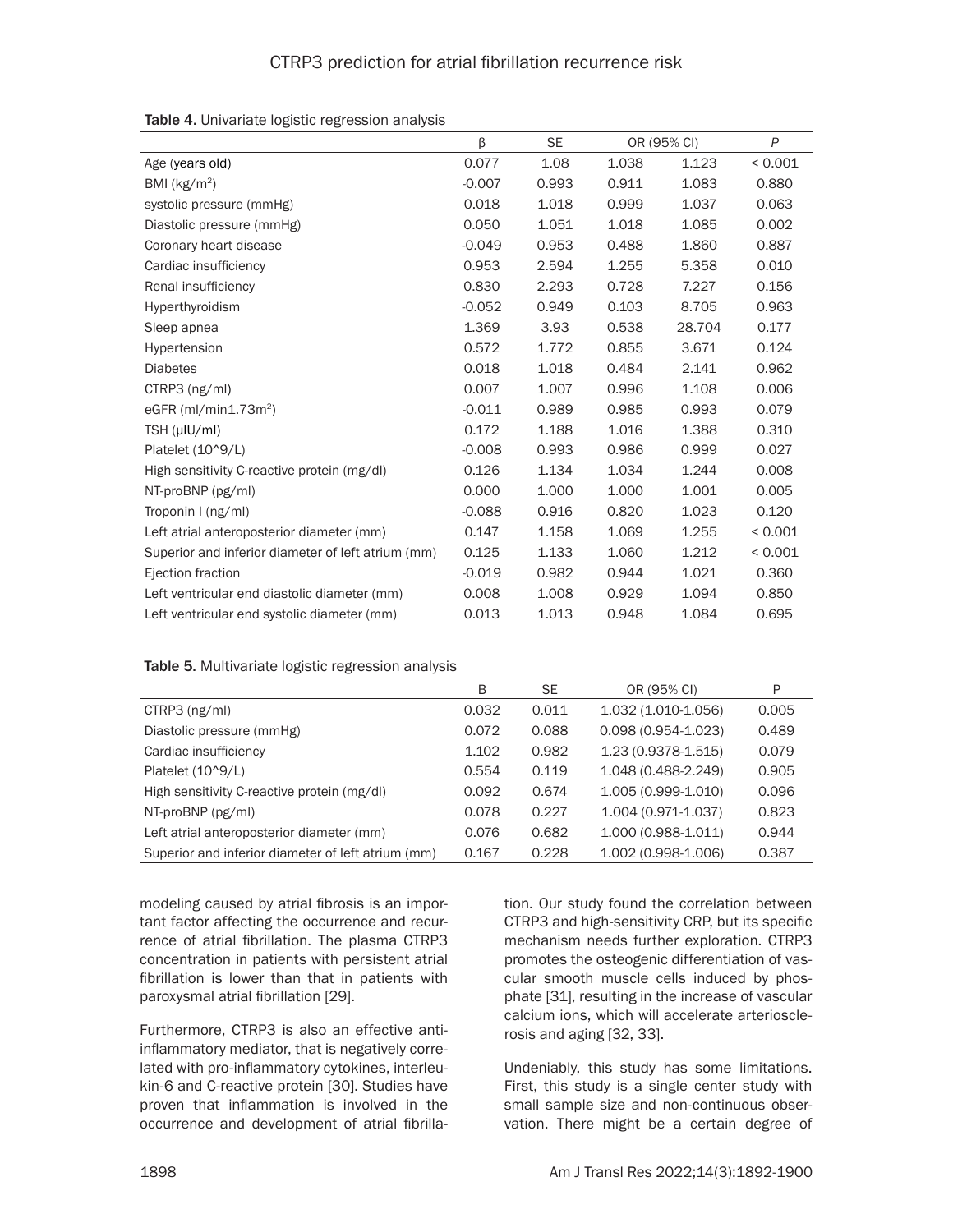selection bias in the selection of patients. Second, we failed to collect epicardial adipose tissue to detect the expression of CTRP3. The expression of plasma CTRP3 cannot fully represent the expression of CTRP3 in tissues. Third, this study is a retrospective analysis, which did not explain the causal relationship between CTRP3 and atrial fibrillation. The exact mechanism of CTRP3 in atrial fibrillation needs further animal research and molecular cell biology study.

#### Conclusion

The plasma concentration of CTRP3 increased significantly in patients with recurrent atrial fibrillation after radiofrequency ablation. Moreover, CTRP3 is a predictor of disease recurrence for patients with atrial fibrillation after radiofrequency ablation.

#### Disclosure of conflict of interest

None.

Address correspondence to: Hongjie Chi and Mulei Chen, Heart Center and Beijing Key Laboratory of Hypertension, Beijing Chaoyang Hospital, Capital Medical University, Beijing 100020, China. Tel: +86- 010-85231400; E-mail: chihongjie@163.com (HJC); chen01758@126.com (MLC)

## References

- [1] Wu S, Yang YM, Zhu J, Ren JM, Wang J, Zhang H and Shao XH. Impact of baseline neutrophilto-lymphocyte ratio on long-term prognosis in patients with atrial fibrillation. Angiology 2021; 3: 23-27.
- [2] Goudis CA, Vasileiadis IE and Liu T. Epicardial adipose tissue and atrial fibrillation: pathophysiological mechanisms, clinical implications, and potential therapies. Curr Med Res Opin 2018; 34: 1933-1943.
- [3] Kogo H, Sezai A, Osaka S, Shiono M and Tanaka M. Does epicardial adipose tissue influence postoperative atrial fibrillation? Ann Thorac Cardiovasc Surg 2019; 25: 149-157.
- [4] Abe I, Teshima Y, Kondo H, Kaku H, Kira S, Ikebe Y, Saito S, Fukui A, Shinohara T, Yufu K, Nakagawa M, Hijiya N, Moriyama M, Shimada T, Miyamoto S and Takahashi N. Association of fibrotic remodeling and cytokines/chemokines content in epicardial adipose tissue with atrial myocardial fibrosis in patients with atrial fibrillation. Heart Rhythm 2018; 15: 1717-1727.
- [5] Wang Q, Xi W, Yin L, Wang J, Shen H, Gao Y, Min J, Zhang Y and Wang Z. Human epicardial adi-

pose tissue cTGF expression is an independent risk factor for atrial fibrillation and highly associated with atrial fibrosis. Sci Rep 2018; 8: 3585.

- [6] Yamaguchi N, Okumura Y, Watanabe I, Nagashima K, Takahashi K, Iso K, Watanabe R, Arai M, Kurokawa S, Ohkubo K, Nakai T and Hirayama A. Clinical implications of serum adiponectin on progression of atrial fibrillation. J Arrhythm 2017; 33: 608-612.
- [7] Wolf AM, Wolf D, Rumpold H, Enrich B and Tilg H. Adiponectin induces the anti-inflammatory cytokines IL-10 and IL-1RA in human leukocytes. Biochem Biophys Res Commun 2004; 323: 630-635.
- [8] Wolf AM, Wolf D, Rumpold H, Enrich B and Tilg H. Adiponectin down-regulates acyl-coenzyme A: cholesterol acyltransferase-1 in cultured human monocyte-derived macrophages. Biochem Biophys Res Commun 2004; 317: 831-6.
- [9] Shin SY, Yong HS, Lim HE, Na JO, Choi CU, Choi JI, Kim SH, Kim JW, Kim EJ, Park SW, Rha SW, Park CG, Seo HS, Oh DJ and Kim YH. Total and interatrial epicardial adipose tissues are independently associated with left atrial remodeling in patients with atrial fibrillation. J Cardiovasc Electrophysiol 2011; 22: 647-55.
- [10] Kitamura K, Shibata R, Tsuji Y, Shimano M, Inden Y and Murohara T. Eicosapentaenoic acid prevents atrial fibrillation associated with heart failure in a rabbit model. Am J Physiol Heart Circ Physiol 2011; 300: H1814-21.
- [11] Shin SY, Yong HS, Lim HE, Na JO, Choi CU, Choi JI, Kim SH, Kim JW, Kim EJ, Park SW, Rha SW, Park CG, Seo HS, Oh DJ and Kim YH. Total and interatrial epicardial adipose tissues are independently associated with left atrial remodeling in patients with atrial fibrillation. J Cardiovasc Electrophysiol 2011; 22: 647-55.
- [12] Shimano M, Shibata R, Tsuji Y, Kamiya H, Uchikawa T, Harata S, Muto M, Ouchi N, Inden Y and Murohara T. Circulating adiponectin levels in patients with atrial fibrillation. Circ J 2008; 72: 1120-4.
- [13] Otani M, Furukawa S, Wakisaka S and Maeda T. A novel adipokine C1q/TNF-related protein 3 is expressed in developing skeletal muscle and controls myoblast proliferation and differentiation. Mol Cell Biochem 2015; 409: 271-82.
- [14] Yi W, Sun Y, Yuan Y, Lau WB, Zheng Q, Wang X, Wang Y, Shang X, Gao E, Koch WJ and Ma XL. C1q/tumor necrosis factor-related protein-3, a newly identified adipokine, is a novel antiapoptotic, proangiogenic, and cardioprotective molecule in the ischemic mouse heart. Circulation 2012; 125: 3159-69.
- [15] Hou M, Liu J, Liu F, Liu K and Yu B. C1q tumor necrosis factor-related protein-3 protects mesenchymal stem cells against hypoxia- and se-